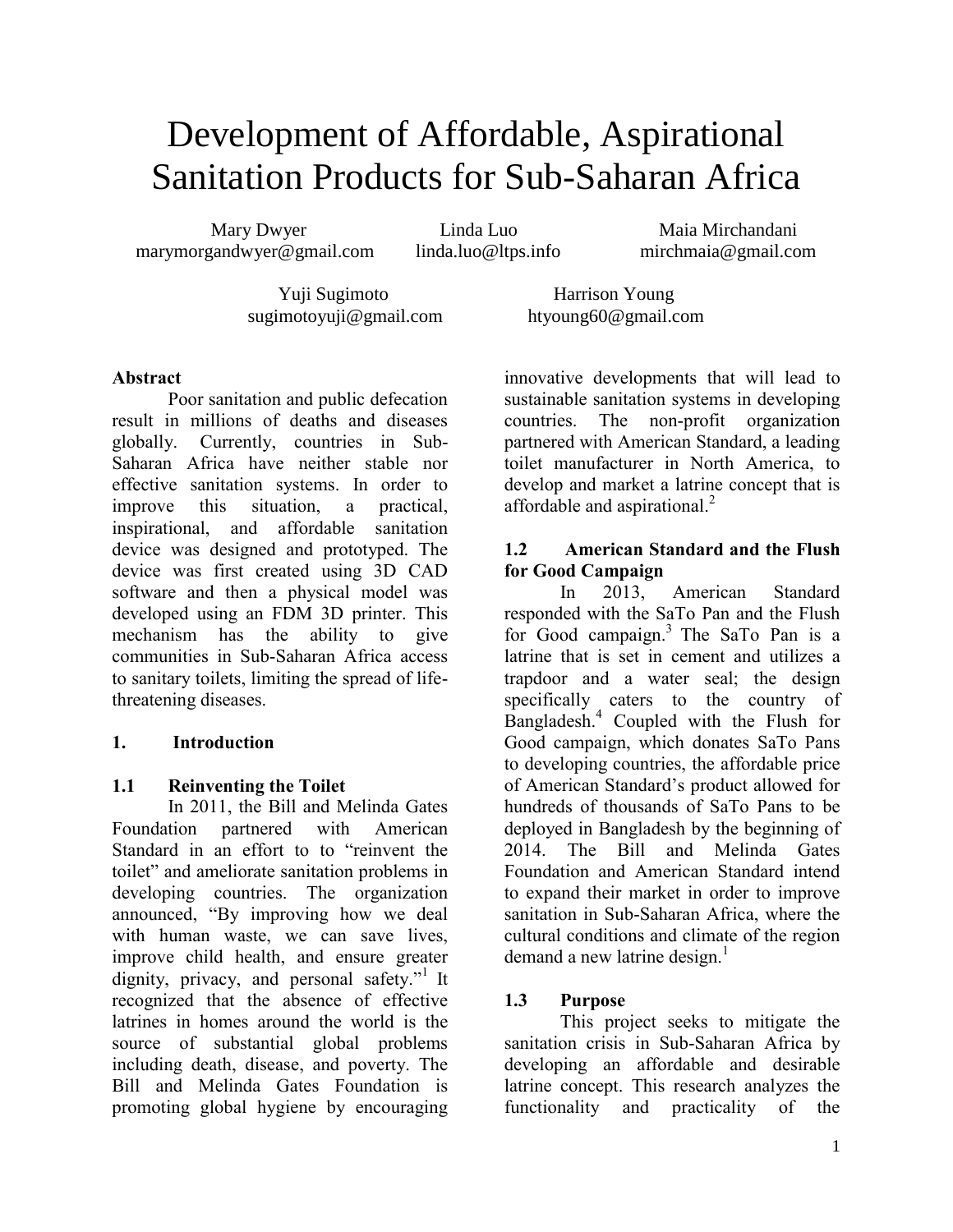proposed designs and culminates in a 3D prototype of the optimal solution.

#### **2. Background**

Worldwide, sanitation deficiencies are responsible for millions of deaths and diseases, making sanitation a serious, yet barely discussed, issue. Currently, 215 million people in Sub-Saharan African countries practice open defecation. This practice spreads disease by contaminating water sources through runoff.<sup>2</sup> Even areas that use pit latrines suffer from widespread illnesses. The vast majority of pit latrines are open holes that allow flying insects to land on exposed feces, come into contact with bacteria, and contaminate food supplies.<sup>5</sup> The tainted food and water is responsible for the deaths of more than 850,000 children annually. With improved sanitation, 88% of those children's deaths can be prevented.<sup>6</sup>

In addition to saving millions of lives, improved sanitation can save the region from losing billions of dollars through missed workdays and health care costs.<sup>4</sup> Lack of sanitation also severely impacts education. A study done by the London School of Hygiene and Tropical Medicine estimated that in Sub-Saharan Africa, over 443 million school days are lost each year due to sanitation-related illnesses.<sup>6</sup> Because of the increase in public health and productivity that would result from better hygiene conditions, improved sanitation can pay for itself. In fact, it is estimated that every dollar invested in sanitation will yield five dollars in increased productivity.<sup>6</sup> The development of an affordable and desirable latrine makes both economical and ethical sense.

#### **2.1 The Effectiveness of the SaTo Pan in Bangladesh**

Because of its success, the SaTo Pan, designed for the people of Bangladesh, served as the benchmark for the Sub-Saharan latrine concept. However, the SaTo works specifically with the bodna, a traditional Bangladeshi water jug used to flush toilets.<sup>8</sup> The flush-by-bodna system disposes of waste and creates an airtight seal, while also requiring no change in user behavior. The force of the 500 milliliters of water from the bodna opens the trapdoor and cleans the toilet pan. The remaining water acts as a cohesive, creating an airtight seal once the trapdoor is closed.

The SaTo Pan was successful in Bangladesh. By 2013, it was implemented in 500,000 households and American Standard projects sales to increase to 1,000,000 by 2015. In addition to being a commercial success, the SaTo Pan has greatly improved the sanitation system in Bangladesh; not only does it prevent flies from interacting with human waste and spreading disease, but it also makes private defecation a more attractive option than open defecation.<sup>2</sup> This added appeal is responsible for the exponential increase in sales of the pan and awareness of sanitation.<sup>2</sup> A similar toilet has the potential to comparably impact poor sanitation systems in Sub-Saharan Africa.



Figure 1. American Standard's SaTo Pan that demonstrates the trapdoor and counterweight mechanism. <sup>7</sup>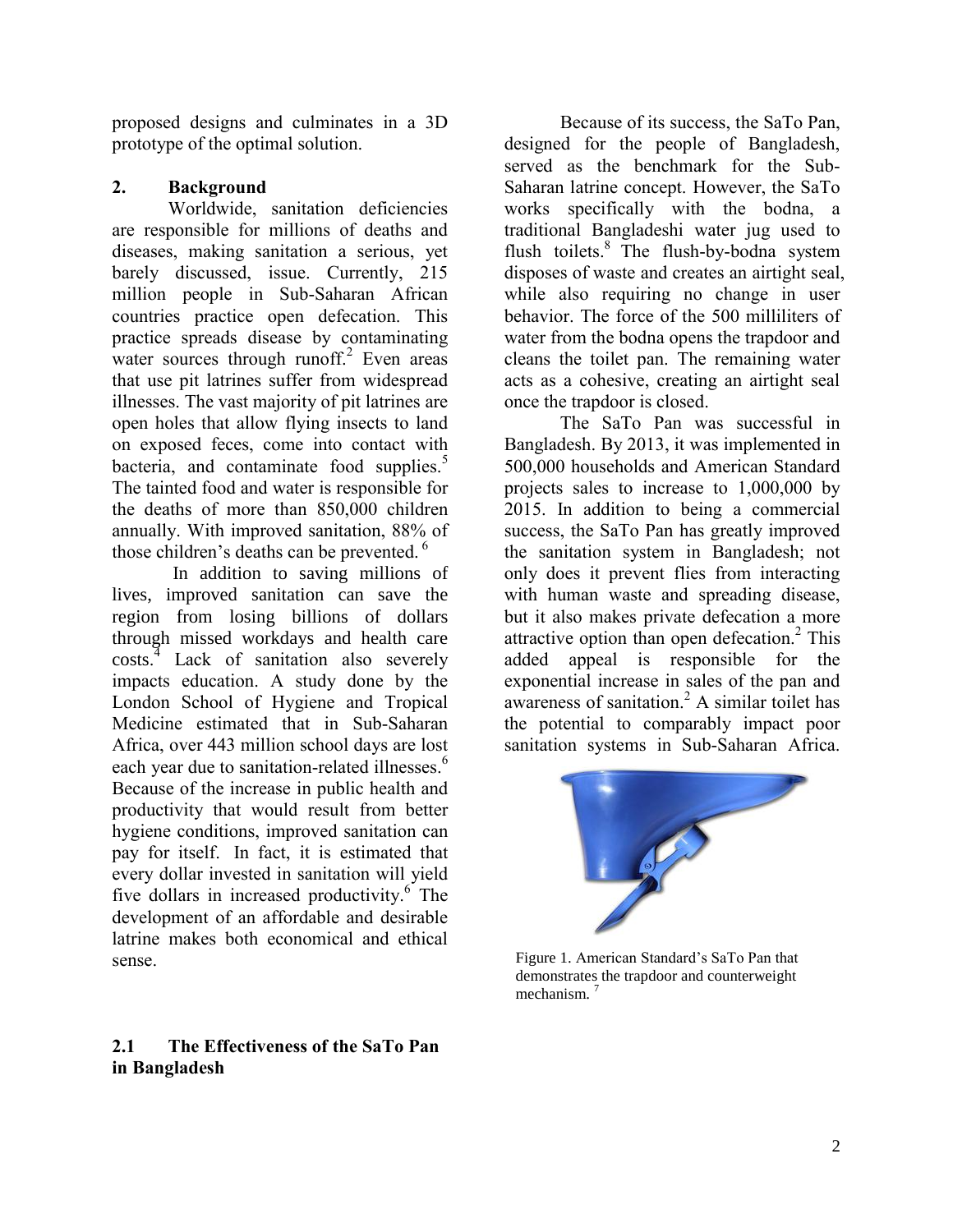#### **2.2 Differences Between Bangladesh and Sub-Saharan Africa**

The SaTo Pan has limited effectiveness in Sub-Saharan Africa, where the resources essential to the function of American Standard's product, water and concrete, are scarce. Bangladesh has an abundant water supply and frequently experiences floods and monsoon rains that supplement its surplus of water. Its developed industry also offers copious and available supplies of concrete.<sup>10</sup> The SaTo Pan takes advantage of those resources by operating a flush-by-bodna system and setting itself in concrete. The orientation and strength of American Standard's design was affected by the resources and habits of the inhabitants.<sup>3</sup>

The Bangladeshi population customarily squats during defecation and water-washes afterward. Because squatting is so ingrained in Bangladeshi culture, the SaTo Pan would have been ineffective as a sitting toilet. Although the implementation of American Standard's SaTo Pan improved the health and sanitation of the Bangladeshi people, circumstances existing in Sub-Saharan Africa necessitate a different approach.

Countries located in Sub-Saharan Africa are highly water stressed, meaning the demand for water exceeds its supply resulting in the deterioration of the quality and quantity of water.<sup>11</sup> Concrete is also a scarcity there, and, although the region develops plastic, its industry is fairly small relative to that of Bangladesh. As a result, most African people resort to making latrine floors from mud or wood. Culturally, Sub-Saharan citizens generally accept a wiping culture and in certain countries view sitting toilets as symbols of wealth.<sup>10</sup> Because the countries in the Sub-Saharan regions have higher average incomes than that of Bangladesh, they have greater purchasing power**.** <sup>12</sup> Modern appliances including

cellular phones and televisions are diffused throughout these African communities.<sup>6</sup> Therefore, even the populations with the means to purchase toilets do not have the desire to do so**.** <sup>13</sup> These differences were taken into account when designing a latrine that was inspired by the SaTo Pan, but specifically catered to Sub-Saharan Africa.

### **3. Methodology and Experimental Design of Latrine Development**

# **3.1 Identifying Criteria and Constraints**

The goal of this project was to develop an effective and desirable latrine. The project mentors defined such as a toilet that optimizes sanitation, enhances user experience, minimizes the use of water, ensures a market, and utilizes the region's readily available resources. The product must also be scalable, cost-effective, and reliable. The criteria positively limited idea development and defined the ideal final product.

In order to ensure the design concept is hygienic, living organisms cannot contact the feces within the pit beneath the toilet. The time the user and the carrying insects around the latrine are in contact with the pit must be minimized. The longer the exposure, the more likely disease is to spread. A trapdoor that is closed during use most effectively ensures sanitation. It inhibits flies from leaving and entering the pit and limits odor escape.

The elimination of odors will also improve user experience. The fecal matter within the pit exudes a poignant smell that only an airtight seal can effectively suppress. Therefore, the toilet design must include an intense seal. However, it cannot use water cohesion to create that seal, as water is limited in Sub-Saharan Africa.

The latrine can utilize a maximum of 200 milliliters of water per use. Sub-Saharan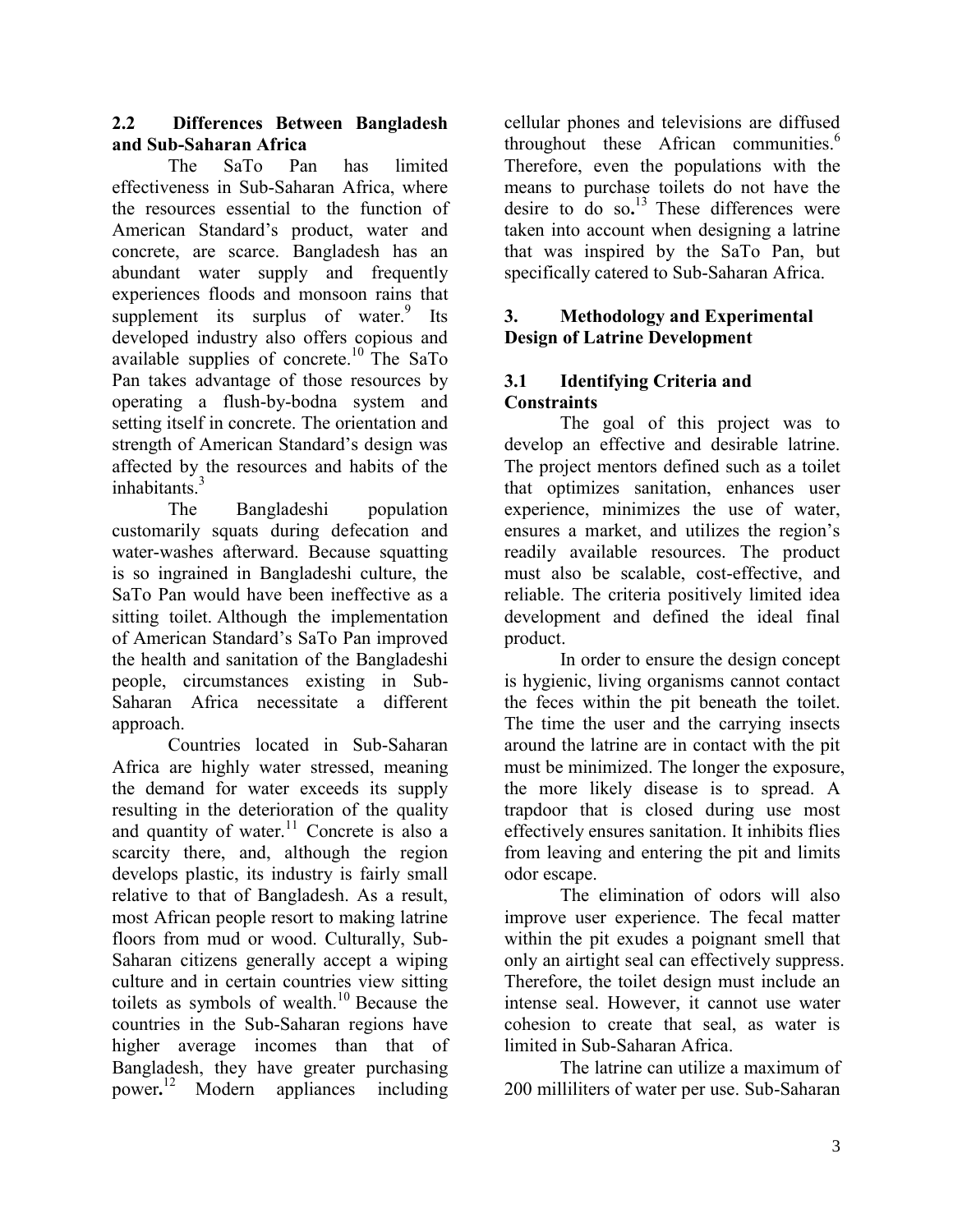African countries are highly water-stressed and undergo severe dry seasons.<sup>8</sup> A waterflush toilet like the SaTo Pan could not effectively be installed in Africa. Therefore, an ideal latrine has a waterless flush. However, the environment allows for occasional water cleansing. Although a waterless toilet is more expensive to produce than the SaTo Pan is, the Sub-Saharan African population is wealthier than that of Bangladesh, and has the purchasing power to address that expense.

Despite having the money to spend on sanitation, African people generally do not have the desire to purchase a product. Therefore, the design must be aspirational; it must incorporate a desirable aspect—a lid or a sitting stool—to ensure that there is a market willing to purchase it.

In order to address another difference between the countries of Sub-Saharan Africa and the country of Bangladesh, the toilet design must cater to wood and mud pit covers. The SaTo Pan was set in a concrete slab, however concrete is not readily available in Sub-Saharan Africa. The toilet design must be furnished in the wood and mud pit covers to which the African population is accustomed. This is possible through plastic flange attachments.

The absence of concrete in the region is reconciled by its plastic industry. A plastic product can be manufactured in Africa, which would stimulate the region's economy and cut costs logistically.

Using recycled polypropylene plastic also mitigates expenses. The SaTo is composed of 80% recycled polypropylene and 20% virgin polypropylene. Polypropylene is abundant, inexpensive, and has a refined surface. Recycled material is even less expensive and just as effective in a latrine product. In Bangladesh, the SaTo Pan is produced at a cost of \$1.50 per pan. In Sub-Saharan Africa, the cost of a SaTo Pan would range from \$3.00 to \$4.00. A toilet

that can be sold under \$10.00 in the region would be reasonably affordable for its residents.<sup>8</sup>

Another aspect of logistics is mass production. The design must be able to be mass-produced in order to be a viable, sellable product. It takes thirty seconds to create one SaTo Pan from an existing mold.<sup>8</sup> Simple injection molds and few parts are characteristics of scalable products. In order to ensure scalability, the design must be simple enough that it can rival the SaTo's production speed.

Ultimately, the design must be long lasting and limit behavior change. If a population needs to be taught how to use a product, it will be disinclined to purchase it. Behavior change would create confusion and significant maintenance could result in the breakdown of the entire system. The proliferation of the product cannot rely on its users; it must rely on the strength of its design. The toilet must be simple in order to ensure that it will not break easily.

Sanitation, desirability, and efficiency of the design will ensure a reliable and cost-effective product. By prioritizing those criteria, the team was able to explore concepts logically and with a defined goal.

# **3.2 Method**

Once the goal was developed by the defined criteria and constraints, design ideas were explored. After collaborative ideation and sketched designs, the concepts were evaluated in a decision matrix.

The decision matrix was based on the product's criteria, and the SaTo Pan was used as the benchmark. The effectiveness of each design was compared to that of the SaTo Pan in a Sub-Saharan African environment. With the base value of zero, a maximum of two points were added or subtracted, depending on how much better or worse the concepts were in each category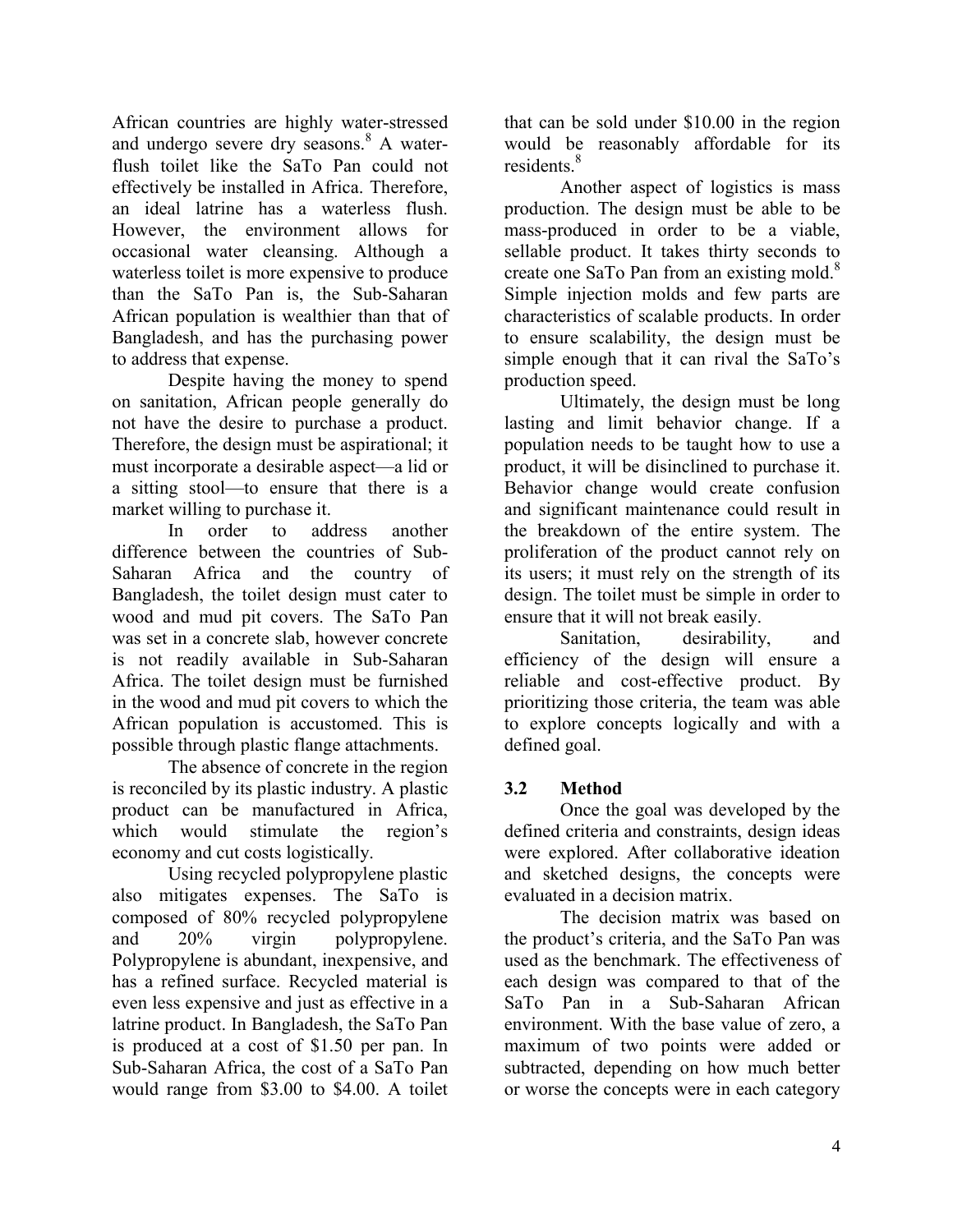compared to the benchmark. Following the evaluation of each individual category, comparison of the total points for each concept exhibited that the Cam and Right Angle designs were the most promising.

|                                                        | SaTo<br>Pan      |                |                  |              |                  | <b>Right</b><br>Hook Table Screw Cam Angle |
|--------------------------------------------------------|------------------|----------------|------------------|--------------|------------------|--------------------------------------------|
| Sanitation<br>improvement                              | $\boldsymbol{0}$ | $\overline{0}$ | $\boldsymbol{0}$ | $-1$         | $\overline{0}$   | $\mathbf{1}$                               |
| Aspirational                                           | $\boldsymbol{0}$ | 1              | 1                | 1            | 1                | 1                                          |
| No behavior<br>change                                  | $\boldsymbol{0}$ | $-1$           | $-1$             | 1            | 1                | $-1$                                       |
| Reliability of<br>system                               | $\overline{0}$   | $-2$           | $-1$             | $-2$         | $\boldsymbol{0}$ | $\mathbf{1}$                               |
| Cost<br>effective/<br>logistics                        | $\overline{0}$   | $-1$           | $-1$             | $-1$         | $-1$             | $-1$                                       |
| Efficiency<br>(water)                                  | $\overline{0}$   | 1              | 1                | 1            | 1                | $\mathbf 2$                                |
| Uses readily<br>available<br>materials<br>(not cement) | 0                | $\mathbf{1}$   | $\mathbf{1}$     | $\mathbf{1}$ | 1                | 1                                          |
| Enhanced<br>user<br>experience                         | 0                | 1              | 1                | $\mathbf{1}$ | 1                | 1                                          |
| <b>Total Points</b>                                    | $\overline{0}$   | 0              | 1                | 1            | 4                | 4                                          |

Figure 2. Decision Matrix. See Figure 6-9 in the Appendix for completed design concepts.

As a result, the Cam and Right Angle designs were the two concepts drafted in Autodesk Inventor Professional. After evaluating the complexity of the 3D CAD projects, it was evident that the Right Angle design had the most potential. It uses simpler mechanisms and fewer parts.

The Right Angle's mechanisms do not require water for flushing, although some water will be necessary for occasional cleansing. Opening the lid will cause the trapdoor to rotate. Because the trapdoor is in the shape of a right angle, the bottom of the toilet is sealed when the lid is both opened and closed (Figure 3). The user defecates on the bottom of the rotated trapdoor. When the toilet lid closes, the trapdoor rotates back and the waste falls into the pit below.

The Right Angle best optimizes the criteria: the tapered edge of the trapdoor creates an airtight seal when it is closed, the part of the trapdoor that actually contacts the waste remains in the pit for the majority of the time, and the design is applicable in either a sitting or squatting toilet. This way, the design can cater to specific countries within the region.



Figure 3. Right Angle design with open view, closed view

#### **3.4 Experimental Design**

The Right Angle design was the only toilet concept to be 3D printed by American Standard's  $10"x10"x11"$  Fuse Deposition Modeling (FDM) machine. This machine printed the entire assembly using two resins, acrylonitrile butadiene styrene (ABS) plastic and a water soluble resin. The toilet components were printed using ABS plastic, and the supports using a water-soluble resin that dissolved away at the end of the process. 14

The prototype was printed on a  $\frac{2}{3}$ scale of the CAD model, and the parts that were nonessential to the mechanics of the model were not included in the printing. It is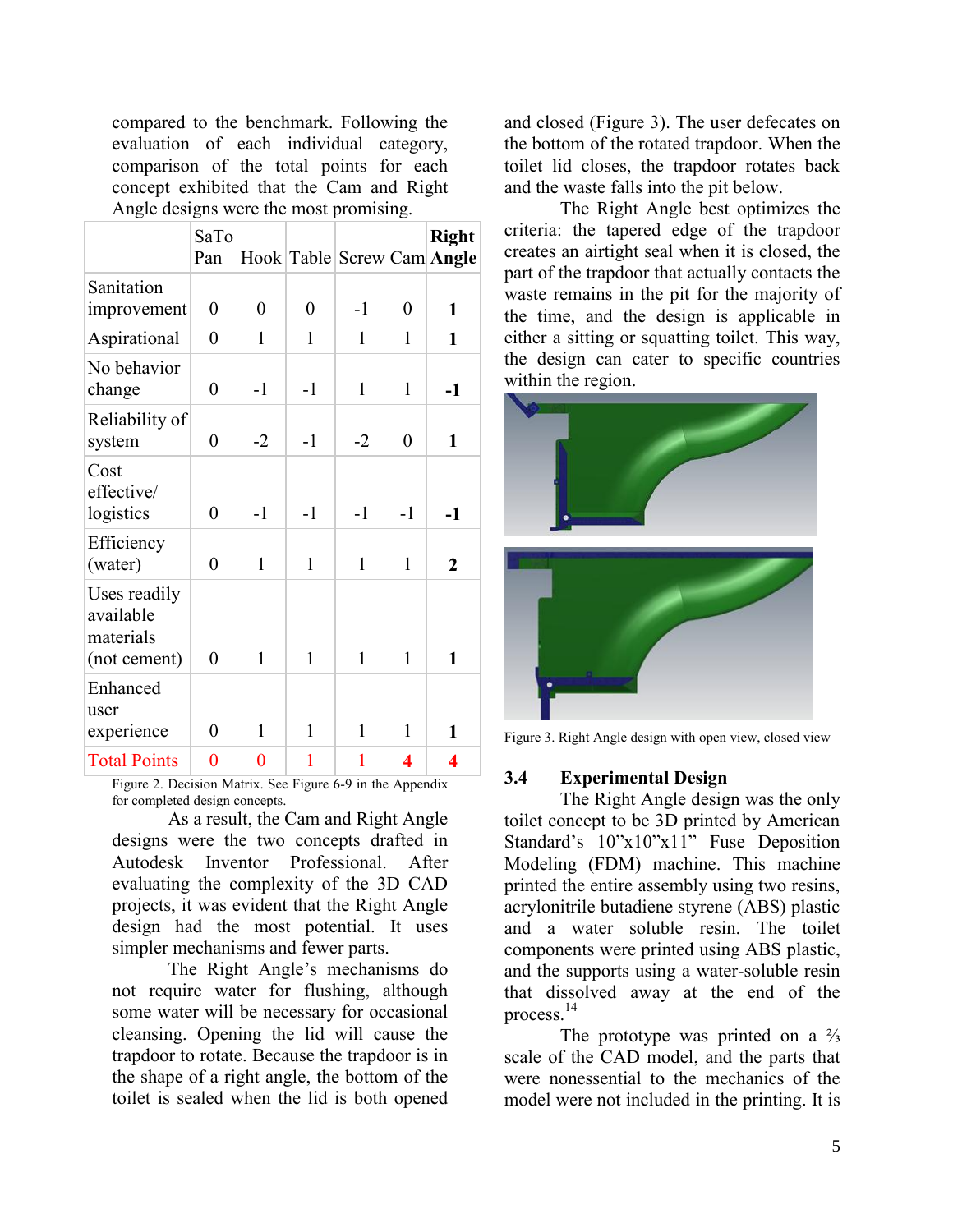important to note that the CAD model's dimensions were smaller than those of a full-scale model, so the prototype was more than ⅔ smaller than an actual toilet would be.

The prototype's lid was printed using the solid setting and the body was printed in high resolution. Some of the parts had to be sanded down afterward because the trapdoor did not smoothly rotate. However, this was due to a flaw in the printing and not the design of the model.

The scaled-down model used a polyester thread to connect the lid to the trapdoor, as it was thinner than a nylon fishing string, which will be used in the fullscale model. Nylon was chosen because, aside from being a material already available in Sub-Saharan Africa, it is extremely strong and resistant to wear and tear. This allows the design to be more reliable.



Figure 4. FDM printed prototype of Right Angle Concept

#### **4. Results and Discussion**

#### **4.1 Testing Functionality of Design**

In order to test the rope that connects the lid to the trapdoor, the lid was opened and closed. As the lid opened and closed, so did the trapdoor.

Filling the toilet with water tested the tapered seal. When the prototype was filled with water, most of the water drained out from the front of the trapdoor.

To test how well the toilet flushes, overripe avocado was used to simulate feces. Two tests utilizing two different consistencies of avocado were carried out to ensure that the toilet could function with different textures of fecal matter. First, avocados were spooned out; they held their own shape and were only moderately sticky. For the second test, avocado paste, which had a very soft and sticky texture, was used; it spread out when it was dropped.



Figure 5. Right Angle prototype before and after the avocado test revealing a clean flush and latrine interior. The prototype was lined with tin foil prior to conducting the tests to keep the prototype clean, preventing avocado from staying behind in the ridges of the toilet's rough surface.

# **4.2 Analysis of Toilet Quality**

Three aspects of the toilet—the rope, seal, and flush—were tested for quality. The rope fulfilled its responsibility. It successfully functioned as a pulley that shifted the position of the trapdoor as the position of the lid changed.

However, the trapdoor was not closing completely during testing, which was surprising because the seal was supposed to be equally strong on all sides of the door. Upon investigation, it was discovered that the location of the rope's knot caused the failed seal. Although the trapdoor failed to seal the toilet completely, it still effectively flushed the simulated waste. Overall, the test results proved the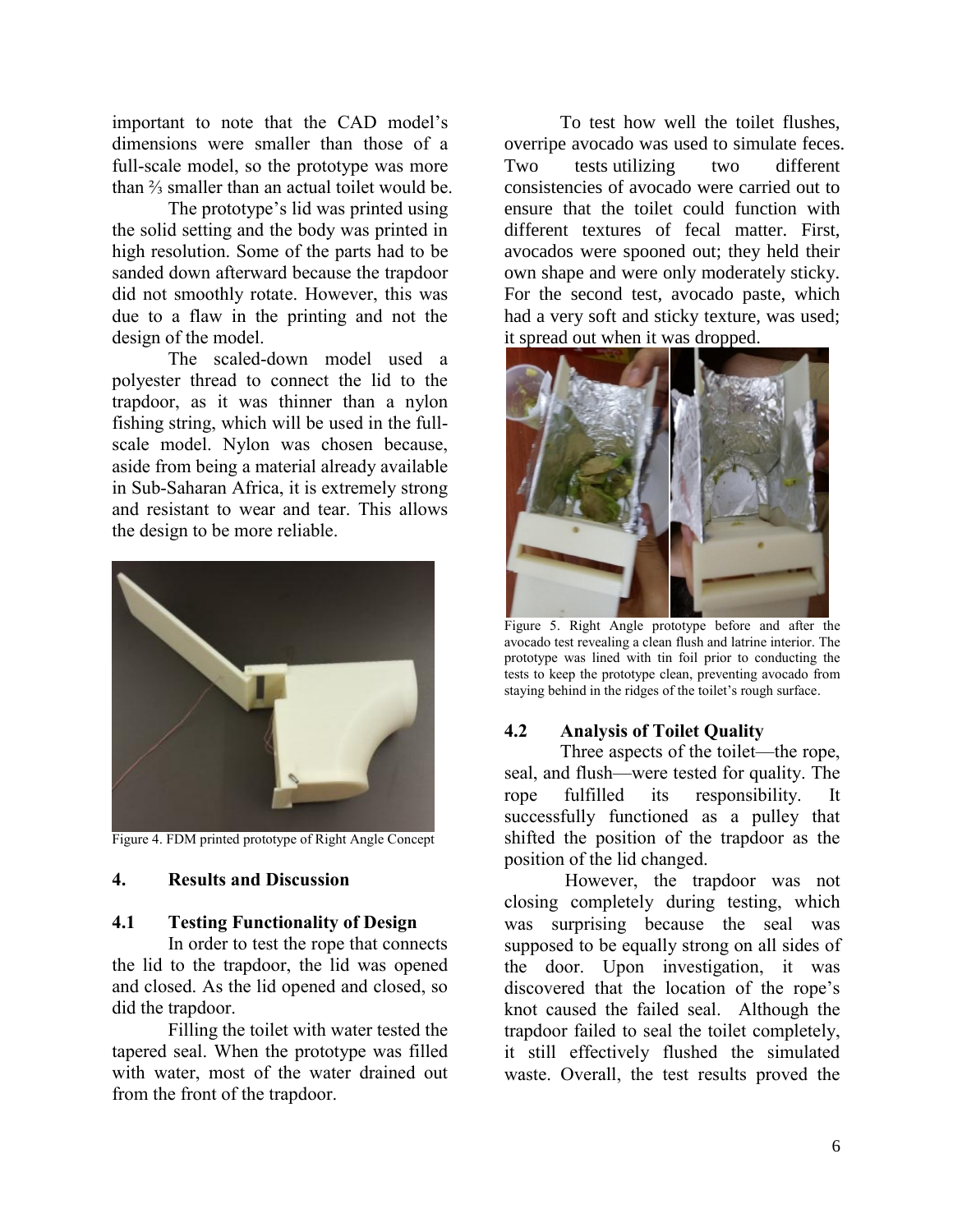design was functional and exposed the areas that needed improvement.

# **4.5 Limitations**

Despite researching, designing, and drafting, the testing procedure still faced significant time constraints that made it impossible to evaluate the long term outcome of the design's function in Africa. Moreover, without effective materials and methods for prototype development, meaningful results could not be obtained. For instance, the prototype could not be used to test durability because the process that developed the prototype differs greatly from the processes used to make the marketable product.

Additionally, the amount of air that would be able to escape from the pit through the toilet could not be tested. The layer-bylayer additive manufacturing method that was used to fabricate the prototype cannot make the smooth walls that are required for an airtight seal. However, the polypropylene plastic of the marketable product has that potential.

The effects of thermal expansion on the plastic, rope-wear after years of use, and other characteristics could not be tested, either. The time constraints limited the testing process.

# **5. Conclusion**

Based on an evaluation of the test results and advice from the project mentors, improvements on several aspects of the design were proposed, regarding either the function of the device or processes necessary to mass-produce it. Just before the trapdoor closes, the string pulls the door perpendicularly to the direction in which the lid rotates. As a result, trap door is not effectively pressed against the seal. Not only can the position of the rope be improved, but the amount of time that the rope spends in the pit can also be optimized. The current design is prone to contamination and bacteria transfer. Moreover, the lip on the back of the toilet requires the use of rotational injection molding, which complicates and lengthens production. The prototype was created using 3D printing techniques, but because the final product will be made using injection molding, the lip must be modified.

A rounded extrusion placed on the back of the toilet can supply the necessary force to ensure that the trapdoor is always being actively held up. The rope's function could be improved by encasing the section of the rope that is exposed to the pit in a hollow tube, thereby limiting the rope's exposure to the contents of the pit and guiding it in the correct direction. In order to decrease the cost and complexity of production, the back lip of the toilet can be replaced with a flat wall. Testing exposed these areas for improvement, and the results and experience defined possible resolutions.

# **6. Acknowledgements**

We would like to thank our project mentors, Dr. Jim McHale and Mr. Daigo Ishiyama, for guiding us through the brainstorming, design, and prototyping process. We would also like to thank American Standard for allowing us to utilize their resources to create a model of our design concept. Our RTA, Taylor Au, was also invaluable to the completion of the project. We are grateful for the director of the Governor's School of Engineering and Technology, Ilene Rosen, and GSET's assistant director, Jean Patrick Antoine, for organizing this program and providing us with this opportunity. We would also like to extend their gratitude to the State of New Jersey and Rutgers University for hosting GSET. Finally, we would like to acknowledge Morgan Stanley, Lockheed Martin, South Jersey Industries, Inc., The Provident Bank Foundation, Novo Nordisk, and Silverline Windows for their support.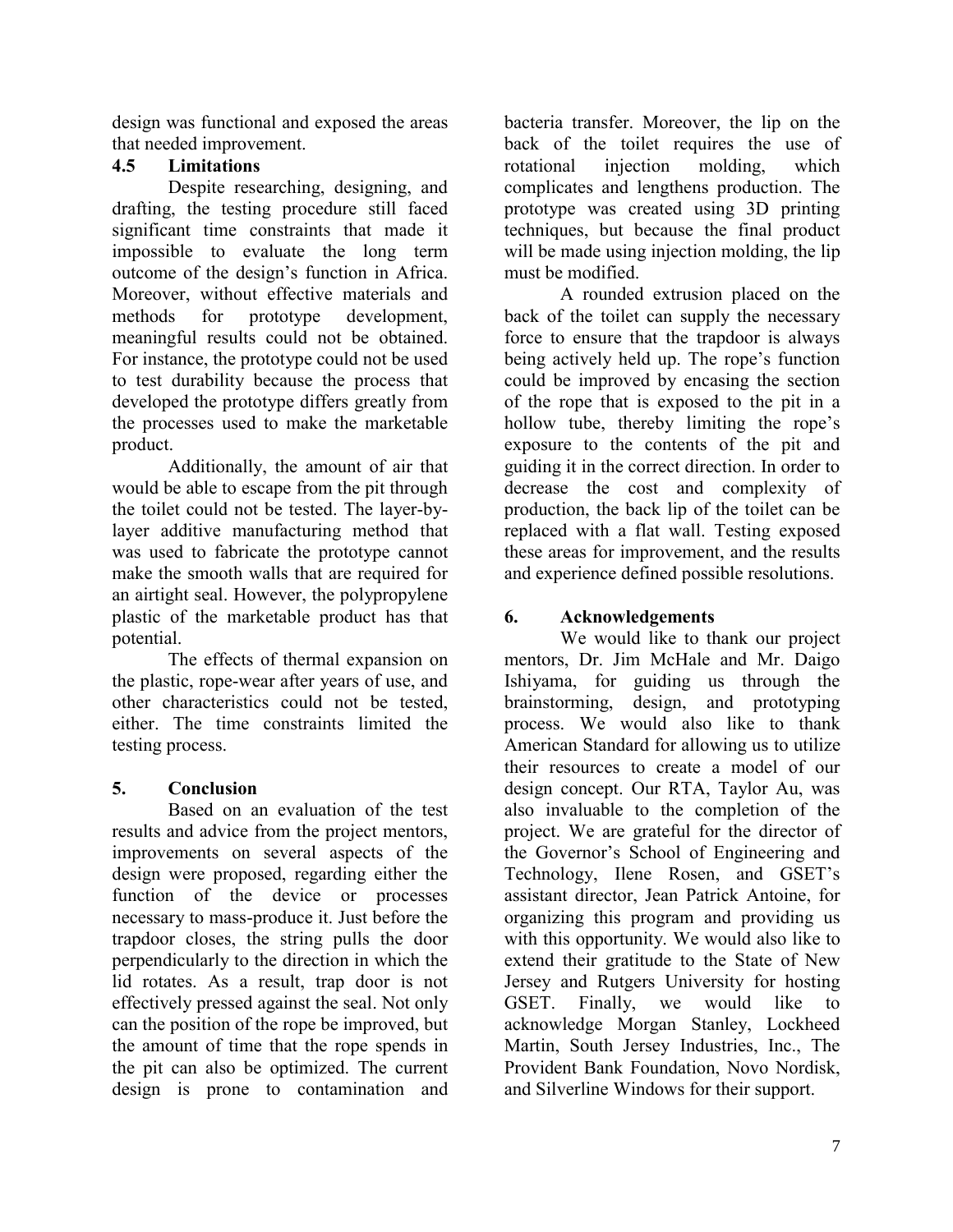#### **7. References**

<sup>1</sup> "Water, Sanitation, and Hygiene", Bill and Melinda Gates Foundation. <http://www.gatesfoundation.org/What-We-Do/Global-Development/Water-Sanitationand-Hygiene>

<sup>2</sup>J.Keehn, "The Toilet Papers," The Walrus, May 2014. http://thewalrus.ca/the-toiletpapers/

<sup>3</sup> "American Standard Seeks to Raise Global Standard of Living through Safer Sanitation," American Standard, 22 March 2013.

<sup>4</sup>B. Price, *The Big Necessity: The Unmentionable World of Human Waste and Why It Matters,* Metropolitan Books, 14 October 2008.

<sup>5</sup>"World's Toilet Crisis," VanGuard, 29 November 2012. [<https://www.youtube.com/watch?v=FwAj3](https://www.youtube.com/watch?v=FwAj3qTPt4E) [qTPt4E>](https://www.youtube.com/watch?v=FwAj3qTPt4E)

<sup>6</sup>E. Roma and I. Pugh, "Toilets for Health," Unilever. [<http://www.unilever.com/images/sd\\_Toilet](http://www.unilever.com/images/sd_Toilets-for%20Health-141113_tcm13-387337.pdf) [s-for%20Health-141113\\_tcm13-](http://www.unilever.com/images/sd_Toilets-for%20Health-141113_tcm13-387337.pdf) [387337.pdf>](http://www.unilever.com/images/sd_Toilets-for%20Health-141113_tcm13-387337.pdf)

<sup>7</sup>"SaTo Pan," Business Fights Poverty. <http://designexpo.businessfightspoverty.or g/design-expo-showcase/sato-panpronounced-sah-toh-derived-from-safetoilet/>

<sup>8</sup>J. Mchale and D. Ishiyama (private communication 2014).

<sup>9</sup>"Bangladesh," Weatheronline. [http://www.weatheronline.co.uk/reports/cli](http://www.weatheronline.co.uk/reports/climate/Bangladesh.htm) [mate/Bangladesh.htm](http://www.weatheronline.co.uk/reports/climate/Bangladesh.htm)

<sup>10</sup>D. Ishiyama, "Reinventing the Toilet Challenge-Africa Field Research," American Standard, June 2014. np.

<sup>11</sup>"Water Stress," European Environmental Agency.

[<http://www.eea.europa.eu/themes/water/wi](http://www.eea.europa.eu/themes/water/wise-help-centre/glossary-definitions/water-stress) [se-help-centre/glossary-definitions/water](http://www.eea.europa.eu/themes/water/wise-help-centre/glossary-definitions/water-stress)[stress>](http://www.eea.europa.eu/themes/water/wise-help-centre/glossary-definitions/water-stress) Accessed Jul 15, 2015

<sup>12</sup>"Sub-Saharan Africa," The World Bank, 2013. [<http://data.worldbank.org/region/sub](http://data.worldbank.org/region/sub-saharan-africa)[saharan-africa>](http://data.worldbank.org/region/sub-saharan-africa) Accessed Jul 14, 2014.

<sup>13</sup>"Sanitation Marketing Development of Technology and Operational Models for Zambia," iDE, 10 April 2013. np.

<sup>14</sup>E. Palermo, "Fused Deposition Modeling: Most Common 3D Printing Method,"Live Science, 19 September 2013. [http://www.livescience.com/39810-fused](http://www.livescience.com/39810-fused-deposition-modeling.html)[deposition-modeling.html](http://www.livescience.com/39810-fused-deposition-modeling.html)

#### **8. Appendix**



Figure 6 Hook draft in AutoCAD with exterior side view. These four pictures show the toilet closing in stages.